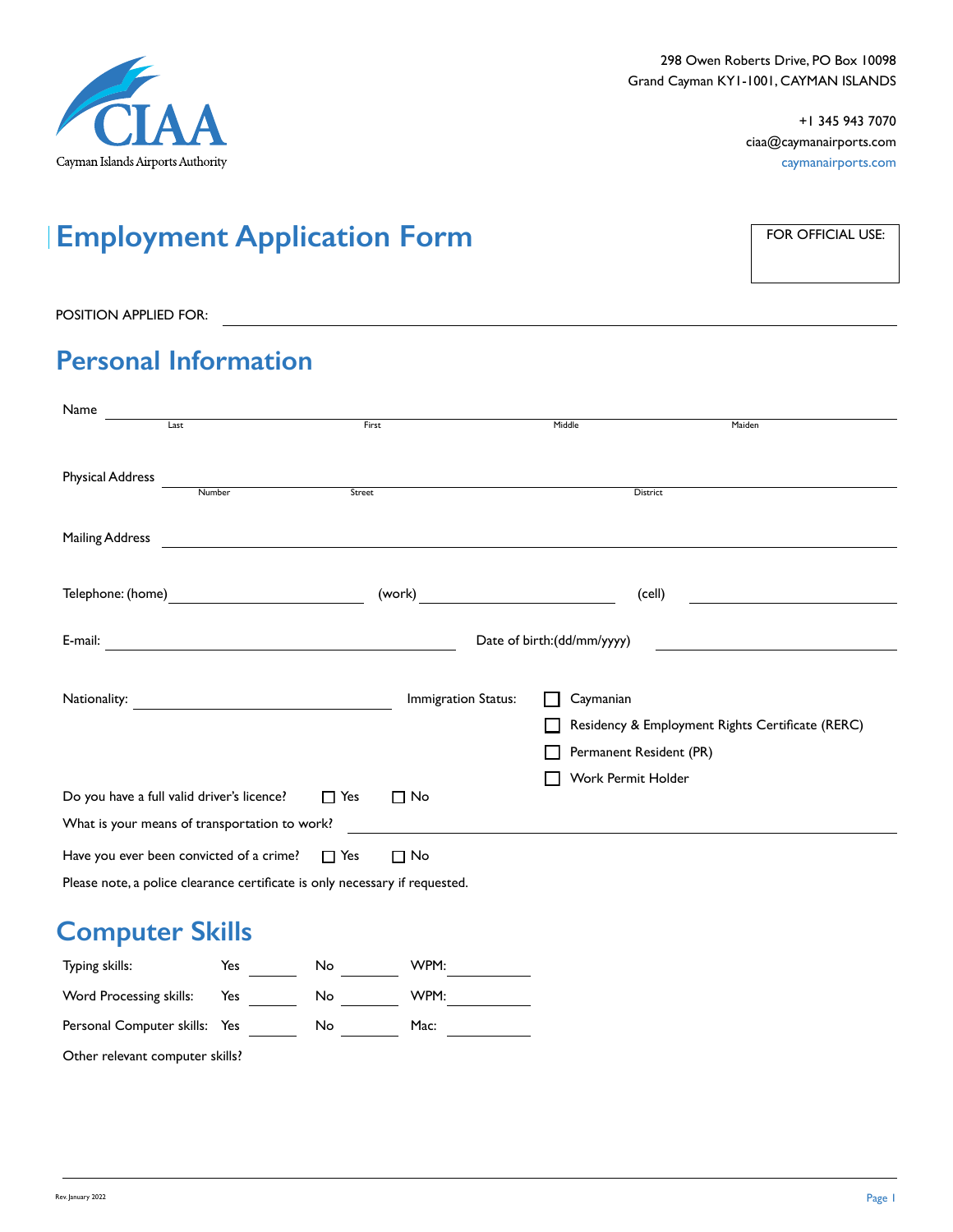

## **Education Information**

| <b>NAME OF SCHOOL</b>           | <b>LOCATION</b><br>(Complete mailing<br>address) | <b>NUMBER OF</b><br><b>YEARS</b><br><b>COMPLETED</b> | SUBJECTS PASSED (INCLUDING GRADE)<br><b>MAJOR &amp; DEGREE</b> |  |
|---------------------------------|--------------------------------------------------|------------------------------------------------------|----------------------------------------------------------------|--|
| HIGH SCHOOL                     |                                                  |                                                      |                                                                |  |
|                                 |                                                  |                                                      |                                                                |  |
|                                 |                                                  |                                                      |                                                                |  |
|                                 |                                                  |                                                      |                                                                |  |
| <b>COLLEGE</b>                  |                                                  |                                                      |                                                                |  |
|                                 |                                                  |                                                      |                                                                |  |
|                                 |                                                  |                                                      |                                                                |  |
|                                 |                                                  |                                                      |                                                                |  |
|                                 |                                                  |                                                      |                                                                |  |
|                                 |                                                  |                                                      |                                                                |  |
| <b>BUSINESS OR TRADE SCHOOL</b> |                                                  |                                                      |                                                                |  |
|                                 |                                                  |                                                      |                                                                |  |
|                                 |                                                  |                                                      |                                                                |  |
|                                 |                                                  |                                                      |                                                                |  |
|                                 |                                                  |                                                      |                                                                |  |
| <b>OTHER</b>                    |                                                  |                                                      |                                                                |  |
|                                 |                                                  |                                                      |                                                                |  |
|                                 |                                                  |                                                      |                                                                |  |
|                                 |                                                  |                                                      |                                                                |  |
|                                 |                                                  |                                                      |                                                                |  |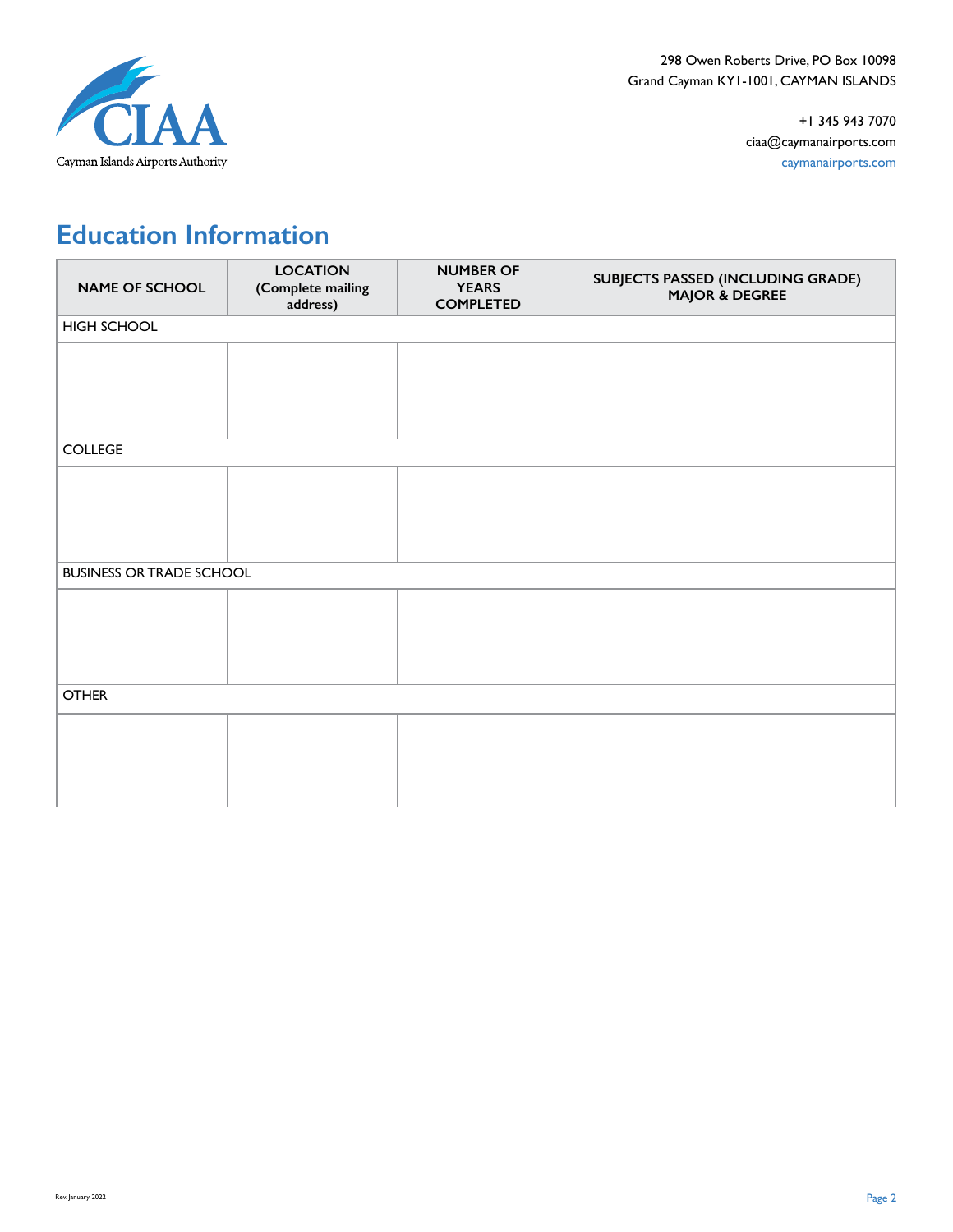

### **References**

Please list two references other than relatives or previous employers:

| <b>Reference I</b> | <b>Reference 2</b> |
|--------------------|--------------------|
| Name:              | Name:              |
| Position:          | Position:          |
| Company:           | Company:           |
| Address:           | Address:           |
|                    |                    |
|                    |                    |
| Telephone:         | Telephone:         |

#### **Additional Information**

An application form sometimes makes it difficult for an individual to adequately summarise a complete background. Use the space below to summarise any additional information necessary to describe your full qualifications for the specific position for which you are applying.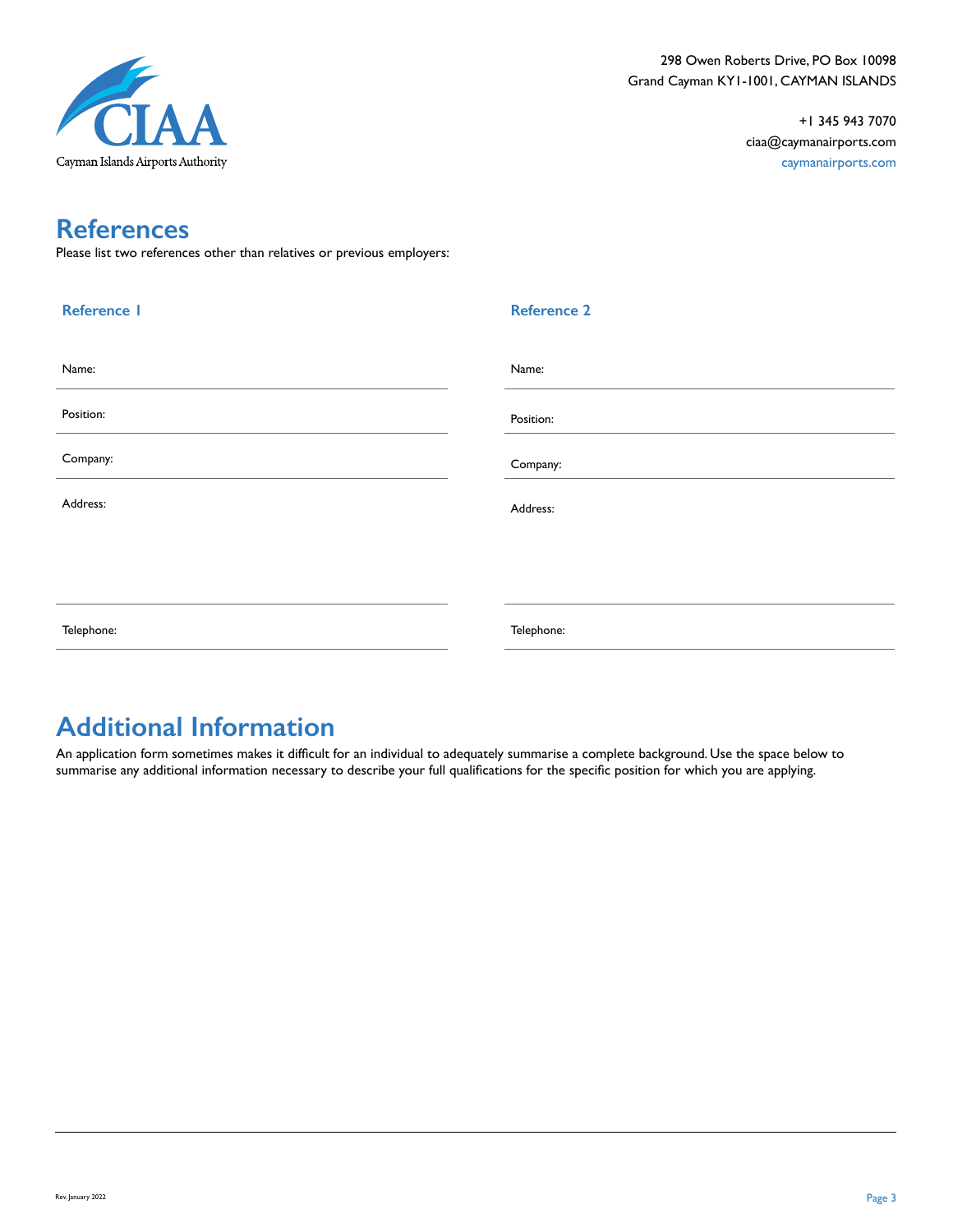

#### **Work Experience**

Please list your work experience for the past five years beginning with your most recent job held. If you were self-employed, please give the company name.

#### **Attach additional sheets if necessary.**

| Name of Employer:                                                                                                                                  |                |  |
|----------------------------------------------------------------------------------------------------------------------------------------------------|----------------|--|
| Address:                                                                                                                                           |                |  |
| Phone Number:                                                                                                                                      |                |  |
| E-mail:                                                                                                                                            |                |  |
| Name of Supervisor:                                                                                                                                |                |  |
| Final Job Title:                                                                                                                                   |                |  |
| Employment start date:                                                                                                                             | End date:      |  |
| Starting salary:                                                                                                                                   | Ending salary: |  |
| Reason for leaving (Please<br>be specific):                                                                                                        |                |  |
| Please list jobs held,<br>duties performed, skills<br>used or learned, and<br>any advancements or<br>promotions received while<br>at this company. |                |  |
| Name of Employer:<br>Address:                                                                                                                      |                |  |
| Phone Number:                                                                                                                                      |                |  |
| E-mail:                                                                                                                                            |                |  |
|                                                                                                                                                    |                |  |
| Name of Supervisor:                                                                                                                                |                |  |
| Final Job Title:                                                                                                                                   |                |  |
| Employment start date:                                                                                                                             | End date:      |  |
| Starting salary:                                                                                                                                   | Ending salary: |  |
| Reason for leaving (Please<br>be specific):                                                                                                        |                |  |
| Please list jobs held,<br>duties performed, skills<br>used or learned, and<br>any advancements or<br>promotions received while<br>at this company. |                |  |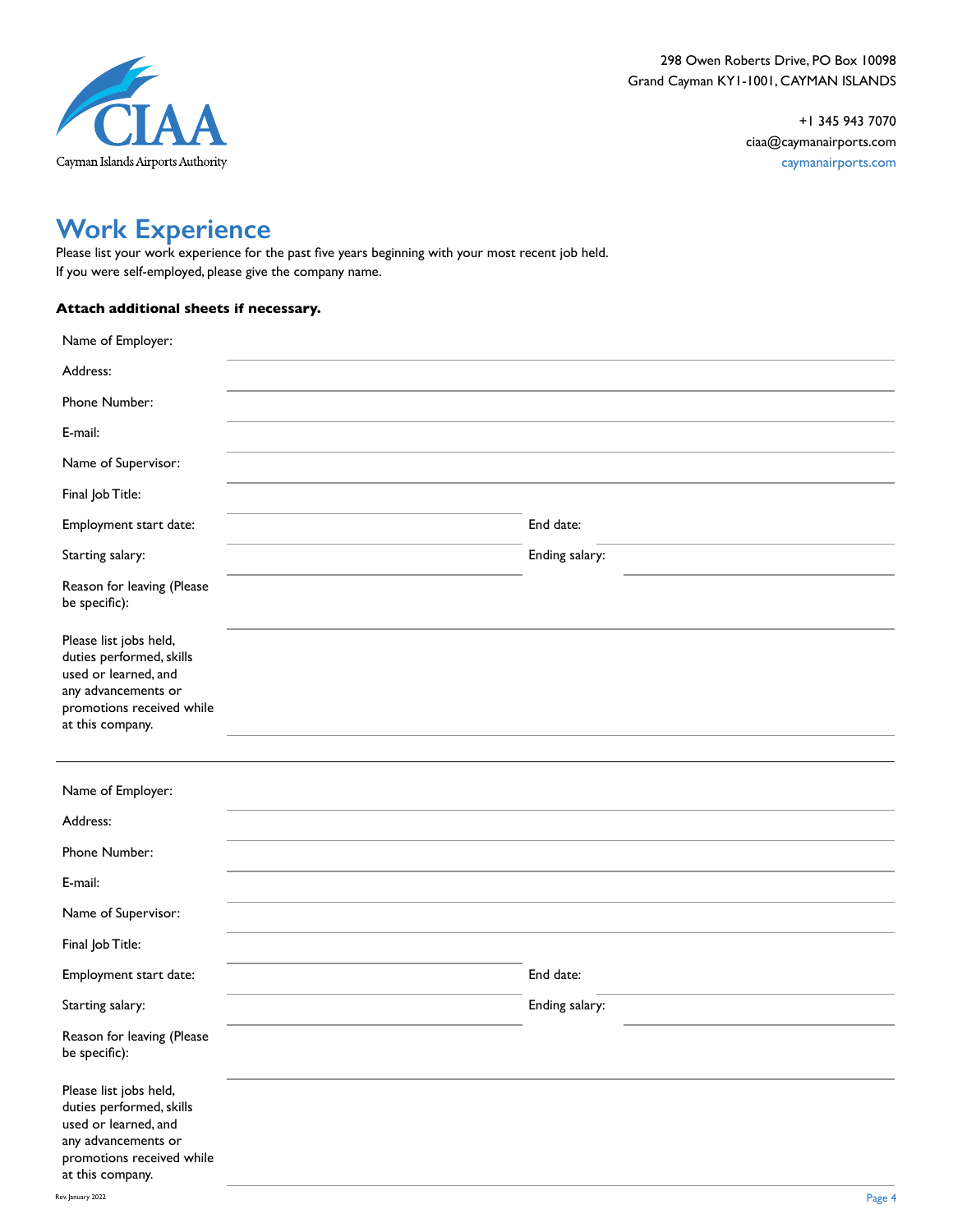

298 Owen Roberts Drive, PO Box 10098 Grand Cayman KY1-1001, CAYMAN ISLANDS

> +1 345 943 7070 ciaa@caymanairports.com caymanairports.com

| Name of Employer:                                                                                                                                  |                |
|----------------------------------------------------------------------------------------------------------------------------------------------------|----------------|
| Address:                                                                                                                                           |                |
| Phone Number:                                                                                                                                      |                |
| E-mail:                                                                                                                                            |                |
| Name of Supervisor:                                                                                                                                |                |
| Final Job Title:                                                                                                                                   |                |
| Employment start date:                                                                                                                             | End date:      |
| Starting salary:                                                                                                                                   | Ending salary: |
| Reason for leaving (Please<br>be specific):                                                                                                        |                |
| Please list jobs held,<br>duties performed, skills<br>used or learned, and<br>any advancements or<br>promotions received while<br>at this company. |                |
|                                                                                                                                                    |                |
| Name of Employer:                                                                                                                                  |                |
| Address:                                                                                                                                           |                |
| Phone Number:                                                                                                                                      |                |
| E-mail:                                                                                                                                            |                |
| Name of Supervisor:                                                                                                                                |                |
| Final Job Title:                                                                                                                                   |                |
| Employment start date:                                                                                                                             | End date:      |
| Starting salary:                                                                                                                                   | Ending salary: |
| Reason for leaving (Please<br>be specific):                                                                                                        |                |
| Please list jobs held,<br>duties performed, skills<br>used or learned, and<br>any advancements or<br>promotions received while<br>at this company. |                |